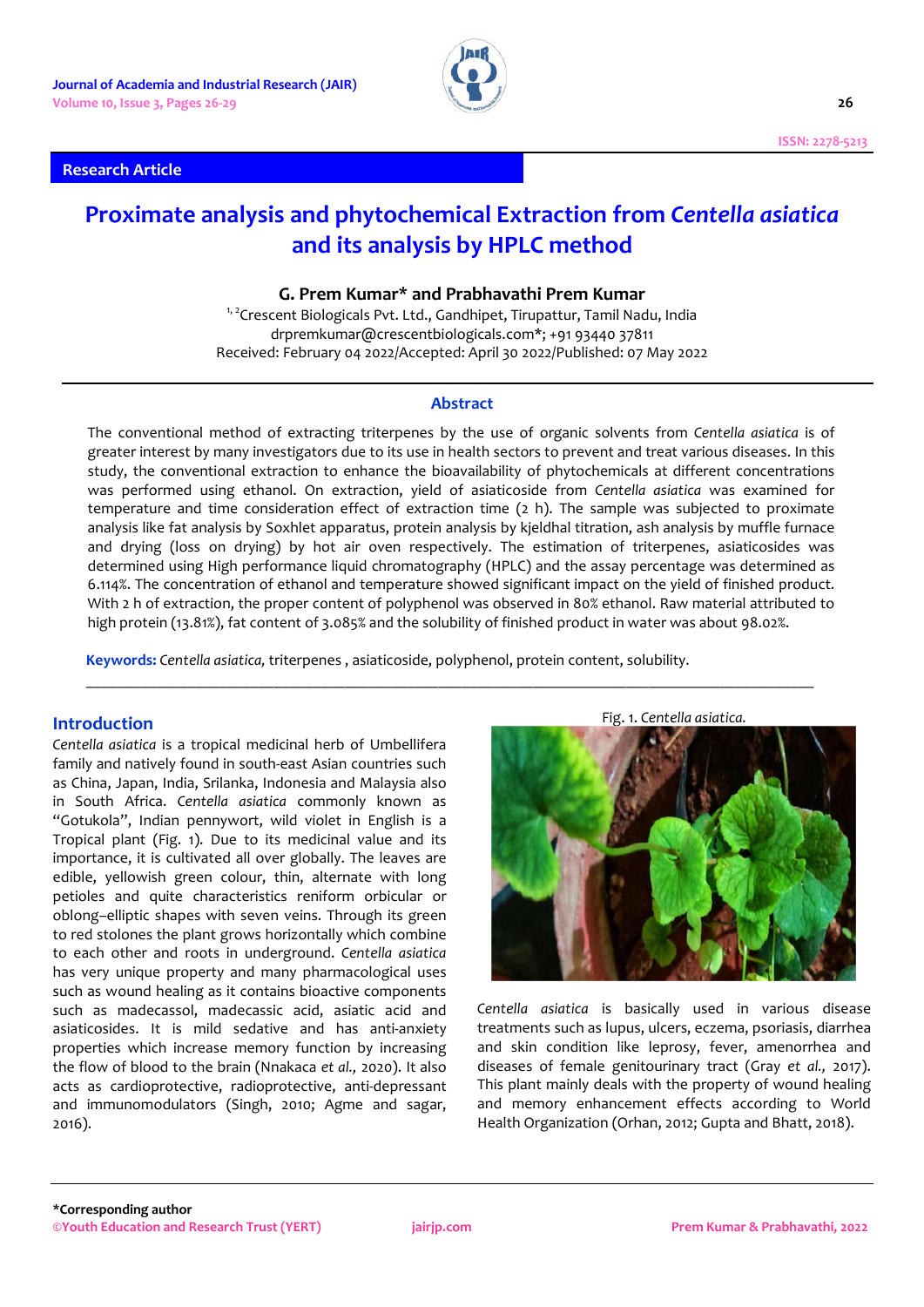#### **Journal of Academia and Industrial Research (JAIR) Volume 10, Issue 3, Pages 26-29 27**

*Centella asiatica* has bioactive compounds like asiatic acid, asiaticoside which shows better effect against bacteria and fungi. Asiaticosides are triterpenes which has therapeutic effect. Asiatic acid is an aglycone form of Asiaticoside and easily available formed by hydrolyzing the sugar moiety of asiaticoside structure in acid condition and some data suggest that therapeutic effect of Asiaticoside comes from Asiatic acid. To increase the bioavailability of the bioactive components such as asiaticoside, the conventional method of extraction by using ethanol and methanol was performed by HPLC under the absorbance of 210 nm and the average recovery (Jain and Agarwal, 2008; Roy *et al.,* 2013). Hence this study focuses on the proximate analysis and phytochemical extraction from *Centella asiatica* and its analysis by HPLC method.

## **Materials and Methods**

*Sample collection: Centella asiatica* leaves were collected in and around Bangalore, Karnataka, India. The detailed extraction procedure is given in Fig. 2.

Fig. 2. Extraction of phytochemicals from *Centella asiatica.*



*Fat analysis:* For the analysis of fat content, *C. asiatica* 1 g of the sample was added to 100 mL of hexane in round bottom flask and placed on the Soxhlet extractor at  $40^{\circ}$ C for 2 h. After 2 h, the contents were filtered and the filtrate was taken in an evaporating dish and kept on the heating mantle for complete evaporation of the filtrate.

The weight of the empty evaporating dish was noted before and taken as W1; the dried filtrate in the dish is taken as W2. Fat %=W2 - W1/weight of the sample taken x 100.

*Ash analysis:* About 2 g of the sample is weighed in the dried crucible, before weighing the weight of empty crucible is noted down as W1. Then the crucible is placed on the hot plate for 1 h and then placed in the muffle furnace at 630°C for 3 h till the sample is completely charred. The weight is noted down as W3. Ash % = W3-W2/W2-W1 x100

*Loss on drying (LOD):* First the weight of the empty Petri plate is noted down as W1. Then 2 g of the sample is weighed accurately and taken as W2. Then the petri plate was placed in the hot air oven for 2 h. Then the petri plate was taken out and allowed to cool down in the desiccator for 5 min and it is weighed using the weighing balance. Note down as W3. LOD % = W3-W2W2-W1 x 100.

*Protein analysis:* The sample of 200 mg was weighed and added to all digestion tubes. Then 3.5 g of catalyst mixture (potassium sulfate + copper sulfate) and 10 mL of concentrated  $H_2SO_4$  was added to the digestion tubes and kept for digestion in Kjeldhal digestor unit. The sample was heated below the boiling point until frothing ceases and increased the heat until the acid boils vigorously and the sample was digested for 1 h. After complete digestion, the solution turns light green to blue colour, about 10-15 mL of de-mineralized water was added to cool the digestion tubes. Then 40 mL of 40% NaOH and 20 mL of de-mineralized water was added to the digestion tubes and placed in the distillation unit. On the other hand, 20 mL of 2% boric acid was added in the conical flask and the tip tube was placed. Switched on the distillation unit and the steam were provided until all the ammonia has passed to the conical flask containing 2% boric acid. Then, 2-3 drops of methyl red indicator was added to the distillate and titrated against 0.1 N HCl till the pale pink colour appears which marks the end point. Similarly blank is carried out by omitting the sample. Protein  $(\%) = (A-B) \times N \times 1.401/W \times$ 6.25. Where A is the Volume of 0.1 N HCl used for sample titration, B is the volume of 0.1 N HCl used for blank titration and N is the normality of HCl and W is the weight of the sample. The value 1.041 is the factor containing the molecular mass of nitrogen. Protein–nitrogen conversion factor is 6.25.

*Analysis of asiaticosides by HPLC:* Asiaticoside was assayed by HPLC (Shimadzu) using a gradient of ACN (acetonitrile) and 0.3% phosphoric acid (flow rate of 1.8 mL/min) using UV detector at 210 nm. Accurately 50 mg of working standard was added into 25 mL of volumetric flask and dissolved with HPLC grade methanol and diluted up to the mark with MeOH.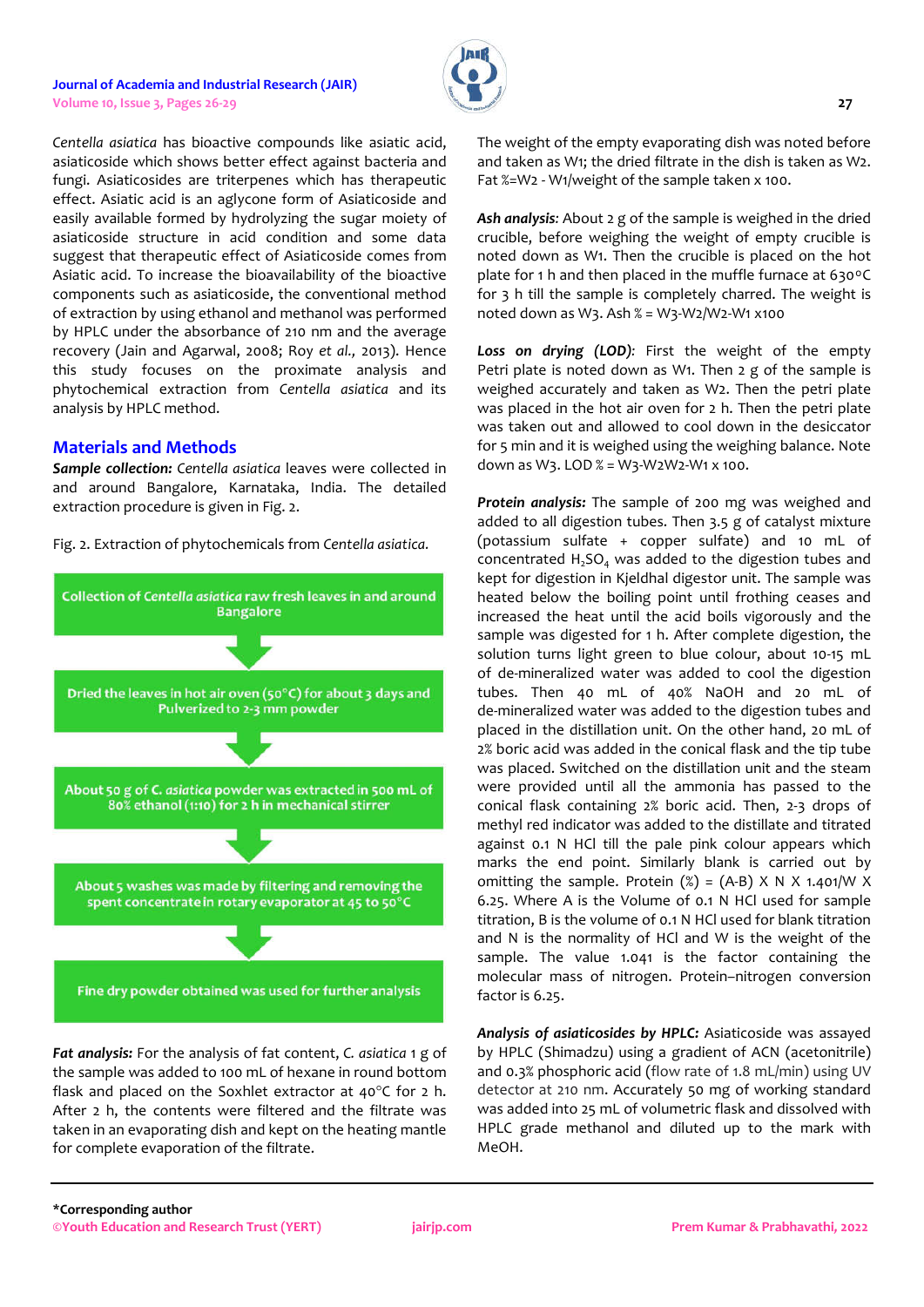#### **Journal of Academia and Industrial Research (JAIR) Volume 10, Issue 3, Pages 26-29 28**



The standard and the sample were separately injected with equal volume in to chromatograph (4.6 × 25 cm; Eclipse plus  $c18$  250 x 4.60 mm, 5 microns; Run time of 40 min) and measured the peak responses for the compound. The assay percentage of *Centella asiatica* was calculated as asiaticoside assay%=Sample area **×** standard weight **×** sample dilution **×** purity of standard/Standard area **×** standard dilution **×** sample weight.

*Solubility test:* About 1 gram of sample was dissolved in 100 mL of water and sonicated for complete dissolution and the sample was filtered by Whatman filter paper. Percentage of insoluble solubility = Residue weight × 100/ Weight of sample; percentage of solubility=100insolubilities.

## **Results and Discussion**

As per the trials and yield percentage, the concentration of the ethanol plays important role in obtaining the yield. The yield obtained from 80% of ethanol was more compared to the 90% of ethanol. The more concentration of ethanol leads to improper yield, so as per the results 80% concentrated ethanol was favorable for increasing the bioavailability of the asiaticoside. Trial 4 and 5 accurately represents the increased yield of the final product (Table 1).

*Proximate analysis of Centella asiatica:* The results of the proximate analysis of *C. asiatica* are presented in Table 2. The lipid content is least and ash content is highest and these are obtained in 20% of finished product of trial 4 extraction. The input ratio of the lipid content of raw material is less than that of finished product that i.e. 1. 46 and 3.085%. The protein content is high (13.81%) when compared to the finished product (5.92%). The ash analysis revealed that the raw material was having more ash content (15.44%) compared with that of 10.74% in the finished product. The loss on drying results was 3.97% for raw material and 5.15% for finished product. The proximate analysis revealed that *C. asiatica* leaves had an appreciable amount of Ash and protein. The high ash content indicates good mineral sources for human nutrition. The substantial amount of fiber shows thatthe leaves of *C. asiatica* can help in keeping the digestive system healthy by removing toxicants from the body and prevents the absorption of excess cholesterol. So, the overall result revealed that *C. asiatica* leaves are rich sources of proteins and lipids.

*Solubility check:* The finished product was soluble in only few organic solvents such as ethanol and methanol and insoluble in other solvents. The amount of product soluble in water was about 98.02% and hence it is hydroscopic substance in nature.

Table 1. Extraction trials and percentage of yield obtained.

| Trial No. | Sample | Ethanol         | Final yield | Yield |
|-----------|--------|-----------------|-------------|-------|
|           | input  | conc.           |             | $\%$  |
| Trial-1   | 50 g   | 80%             | 5.268 $g$   | 10.53 |
| Trial-2   | 25g    | 80%             | $3.7628$ g  | 5.05  |
| Trial-3   | 50g    | 90%             |             |       |
| Trial-4   | 50 g   | 80%             | 10.1178 g   | 20.23 |
| Trial-5   | 50 g   | 80 <sup>%</sup> | 11.2140g    | 22.42 |

| Contents        | Raw material | Finished product |
|-----------------|--------------|------------------|
| Lipid           | 1.46%        | 3.085%           |
| Protein         | 13.81%       | 5.92%            |
| Ash             | 15.446%      | 10.7424%         |
| Loss on dryness | 3.979%       | 5.15%            |
| Moisture        | 12.08%       | -                |

*Estimation of asiaticoside:* HPLC analysis proceeded with standard calibration curves that are constructed from the chromatograms for the separation of standard asiaticoside. The Asiaticoside assay% was determined as 6.114% (Fig. 3 & 4). The HPLC analysis of *C. asiatica* showed asiaticosidepeak at a retention time of 10.165 min which was compared with the standard 10.200 min. Asiaticoside is an active bioactive molecule plays many pharmacological activities such as neuroprotective, anticancer, angiogenic, antipyretic and cognition enhancing activities.





Fig. 4. HPLC chromatogram of ethanolic extract of *C. asiatica.*